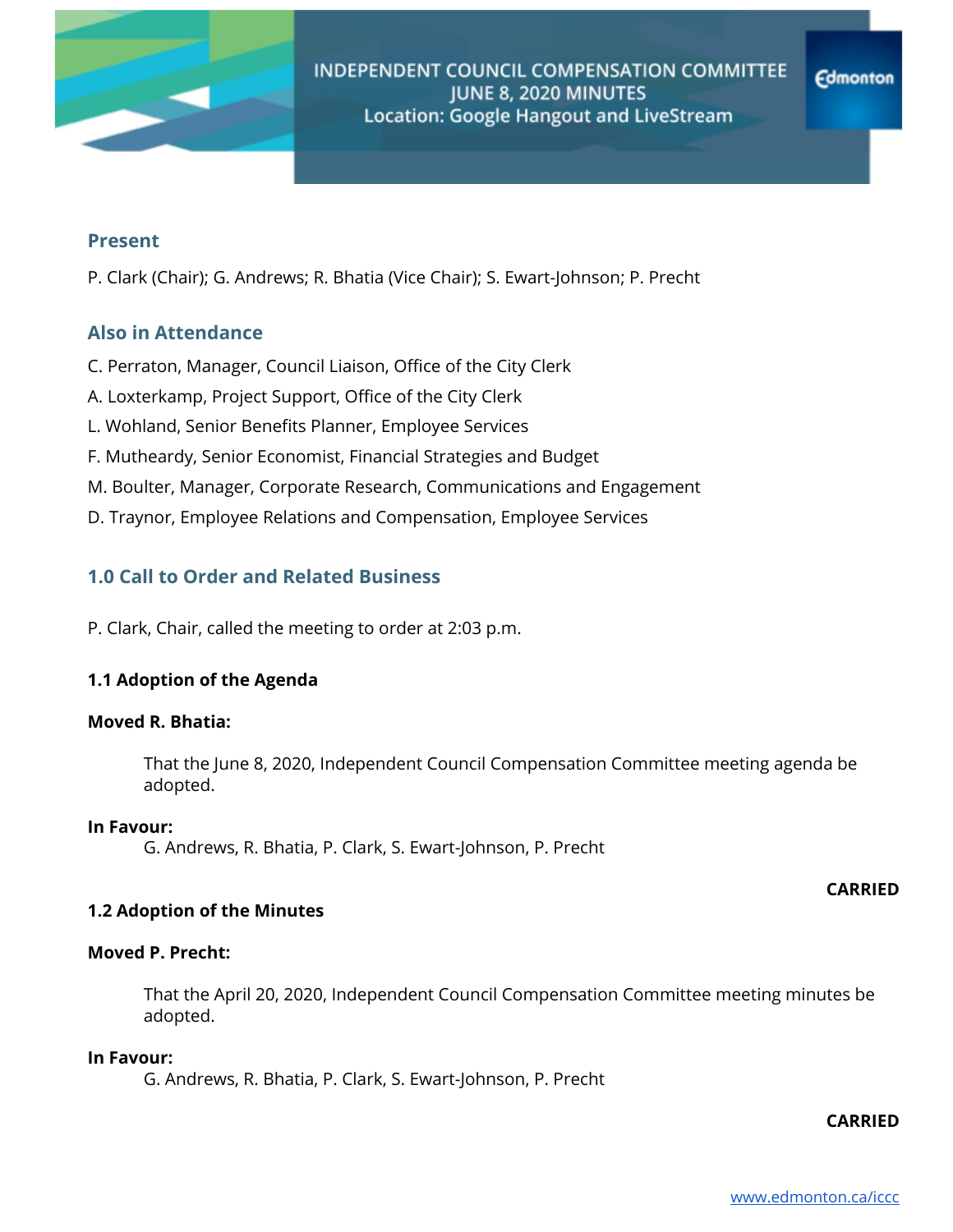

**Edmonton** 

**CARRIED**

**CARRIED**

### **2.1 Public Engagement Survey Options**

M. Boulter, Communications and Engagement, made a presentation and answered the Committee's questions.

### **2.2 Council Survey**

#### **Moved R. Bhatia:**

That the Committee meet in private pursuant to section 17(1) of the *Freedom of Information and Protection of Privacy Act*.

#### **In Favour:**

G. Andrews, R. Bhatia, P. Clark, S. Ewart-Johnson, P. Precht

The Committee met in private at 2:10 pm.

### **Moved S. Ewart-Johnson:**

That the Committee meet in public.

#### **In Favour:**

G. Andrews, R. Bhatia, P. Clark, S. Ewart-Johnson, P. Precht

The Committee met in public at 2:28 pm.

### **2.3 Economic and Labour Market Outlook**

F. Mutheardy, Financial Strategies and Budget, made a presentation and answered the Committee's questions.

### **2.4 Collective Bargaining**

D. Traynor, Employee Services, made a presentation and answered the Committee's questions.

### **Moved S. Ewart-Johnson:**

That the Committee meet in private pursuant to section 24(1)(a) of the *Freedom of Information and Protection of Privacy Act*.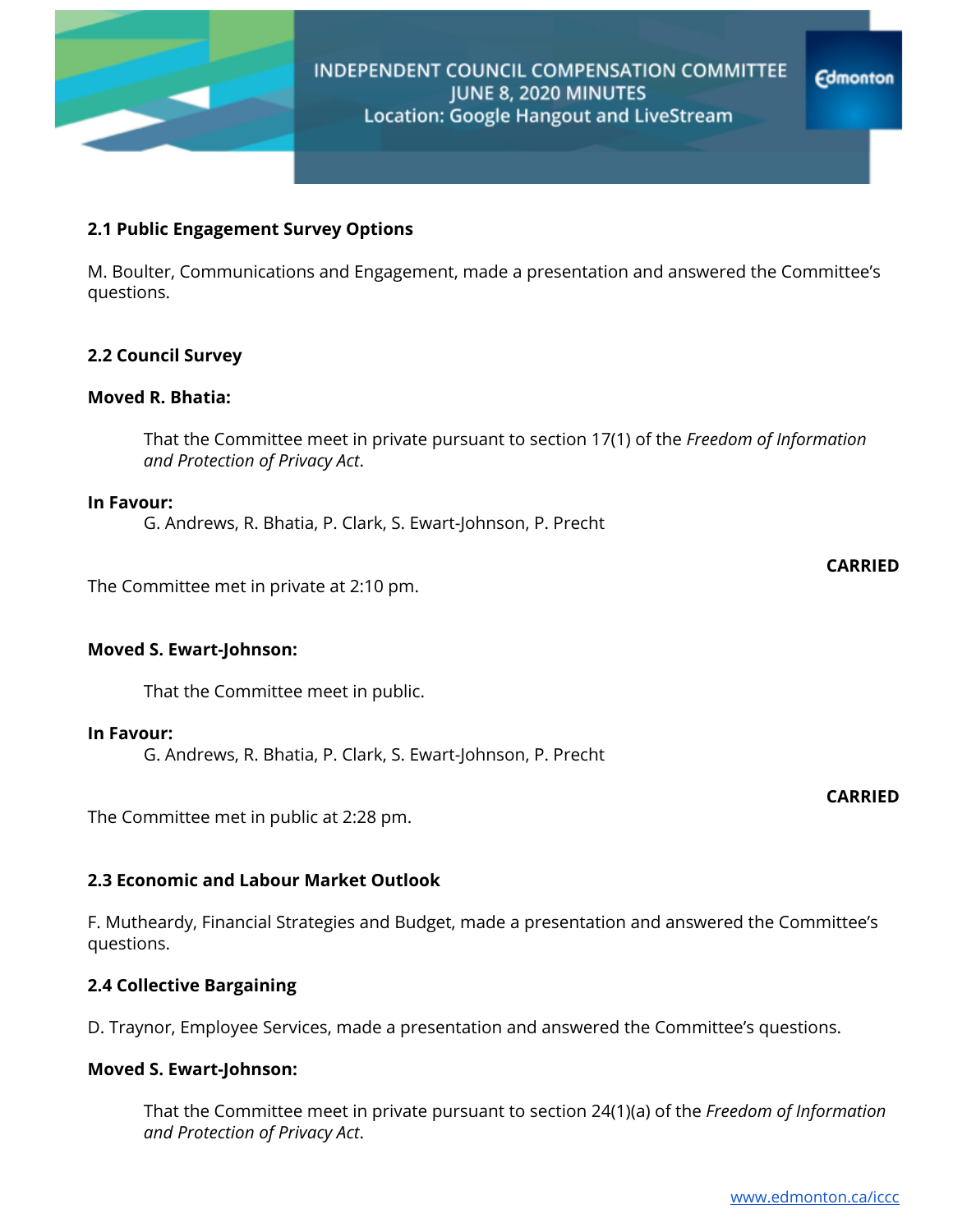

# INDEPENDENT COUNCIL COMPENSATION COMMITTEE JUNE 8, 2020 MINUTES Location: Google Hangout and LiveStream

#### **In Favour:**

G. Andrews, R. Bhatia, P. Clark, S. Ewart-Johnson, P. Precht

The Committee met in private at 3:14 pm.

#### **Moved G. Andrews:**

That the Committee meet in public.

**In Favour:**

G. Andrews, R. Bhatia, P. Clark, S. Ewart-Johnson, P. Precht

The Committee met in public at 3:25 pm.

### **2.5 Historical Mayor and Councillor Compensation Differentials**

L. Wohland, Employee Services, made a presentation and answered the Committee's questions.

### **2.6 Pension Review**

L. Wohland, Employee Services, made a presentation and answered the Committee's questions.

### **3 Committee Discussion**

#### **Moved S. Ewart-Johnson:**

That the Committee meet in private pursuant to section 24(1)(a) of the *Freedom of Information and Protection of Privacy Act*.

## **In Favour:**

G. Andrews, R. Bhatia, P. Clark, S. Ewart-Johnson, P. Precht

**CARRIED**

The Committee met in private at 3:51 pm.

### **Moved R. Bhatia:**

That the Committee meet in public.

**CARRIED**

**Edmonton** 

**CARRIED**